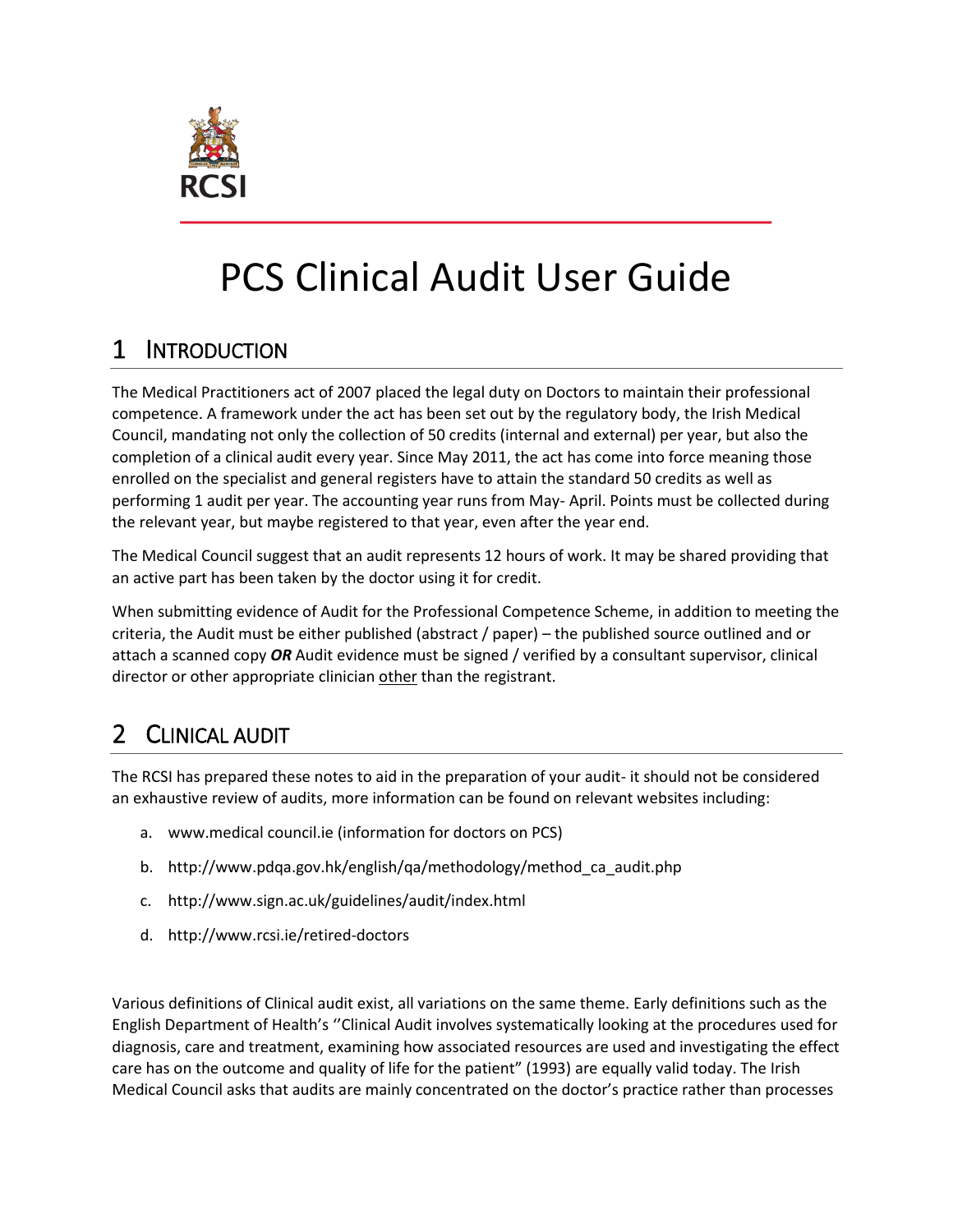

in general, but obviously there is considerable overlap between hospital or surgery systems and individual practices.

There is one method, the clinical audit cycle. The basis is that once the audit subject is decided and evaluated it is then compared to a standard. If the standard is not met then an intervention is planned and re-evaluation occurs at an interval. If the standard is met then plans for maintenance of the standard are generated (Flow diagram).



Flow diagram: Algorithm for audit cycle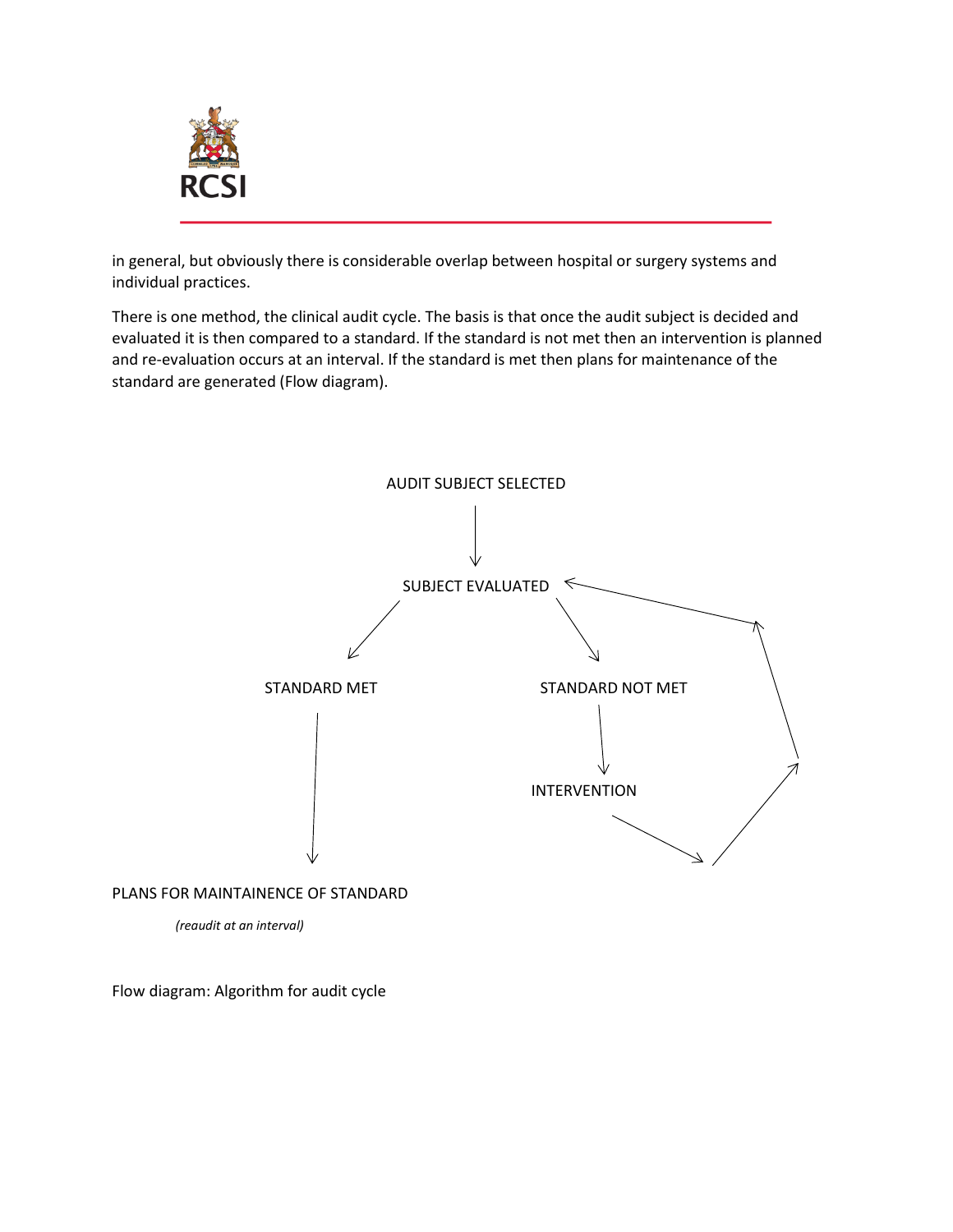

## 3 CLINICAL AUDIT METHODOLOGY

Clinical Audit is comprised of a number of steps, with improvements in aspects of care often achievable. It is therefore important that the audit subject has been selected based on the clinical suspicion and clinical priority assigned by the practitioner.

There are various method steps, the following is a useful template (modified from RCS/ RCP template):

- 1. Title
- 2. Reason/ Subject for the audit
- 3. Criterion or criteria to be measured
- 4. Standard(s) set / identified
- 5. Results (and dates of data collection) one (if standards met, skip to number 8)
- 6. Description of change(s) implemented
- 7. Results (and dates of data collection) two
- 8. Future plans for process improvement/ reevaluation

It is very important that the audit subject is clearly defined from the outset. The clearer the question the easier it is to identify relevant standards to compare findings. Where possible, dissemination of the audit should be to all relevant healthcare professional stakeholders.

## 4 CLINICAL AUDIT EXAMPLES

The recommended time for audit activity is 12 hours per year. This includes preparation time, data collection. Depending on circumstance (e.g. Hospital practice, independent practice, community, practice) this maybe be easily achievable through systems already in place or may require bespoke projects designed and implemented by the doctor.

Here are some examples of the structure of audits around topics. Obviously, audits require to be tailored to individuals practice requirements. It is useful to follow a standard structure and report it in the same way. The medical council can ask for documents related to the audit in selected cases. If enough information is included in your attached files to your audit (e.g. a structured abstract) this is less likely. We recommend that such a file is submitted along with your confirmation of having fulfilled your audit requirements for the year.

Should you have any audits you wish to include in this section as examples, we are delighted to received same, anonymised, to Ms Marie O'Boyle, Manager PCS, RCSI moboyle@rcsi.ie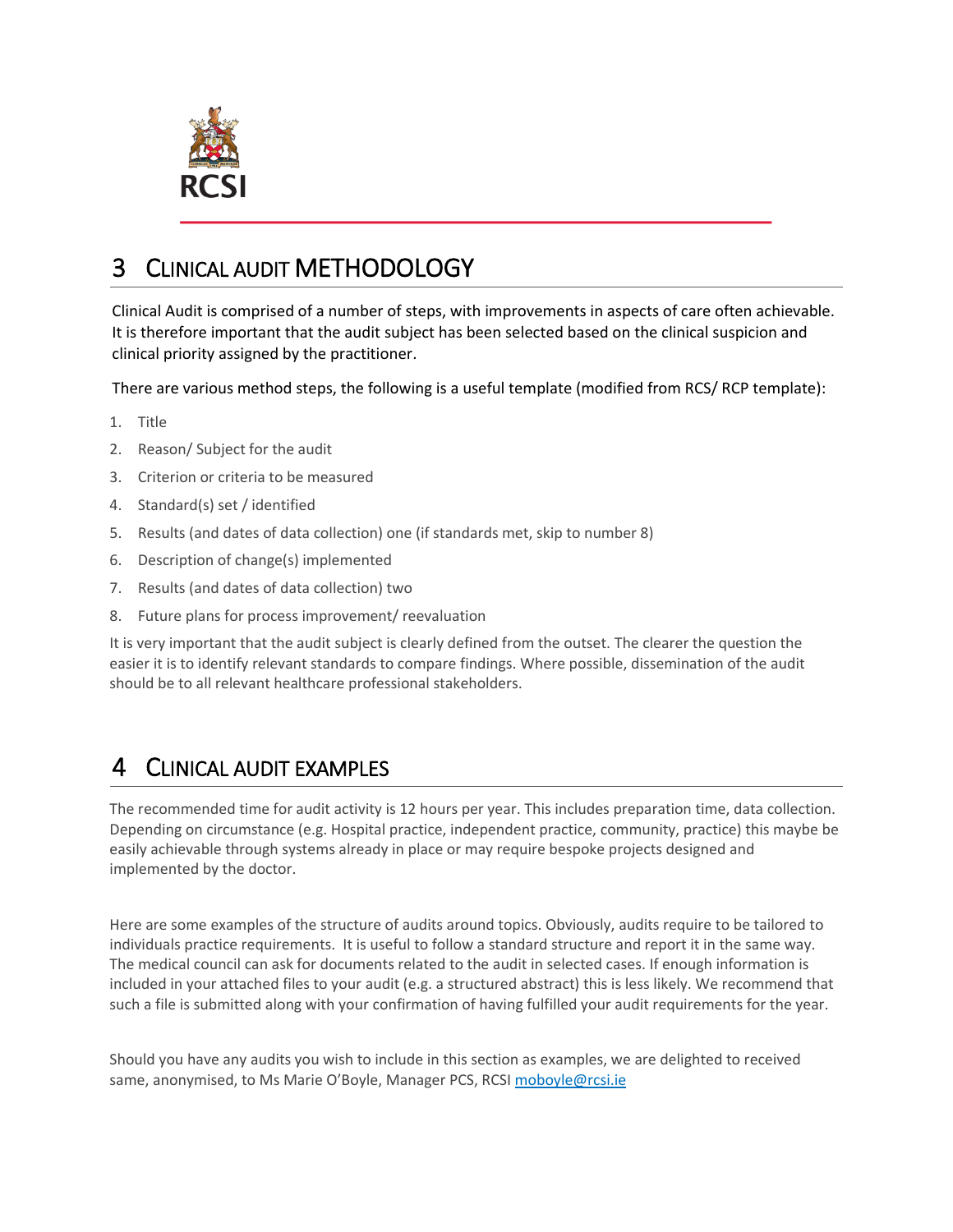

#### **EXAMPLE 1: Specific treatment audit**

*These are the most common audit types. A treatment or a procedure is specifically selected and some part of that pathway is looked at in detail. When designing this type of audit, it is better to have an hour session with those conducting the audit, to make sure all the confounding variables are identified so they can be recorded/ accounted.*

**Title:** Venous thromboembolism prophylaxis adherence.

**Reason:** To assess compliance of prescribing LMWH thromboprohylaxis among appropriate acute general surgical admissions.

**Criteria/ Standard:** Patients assessed per local hospital policy guideline 100% in non-trauma, non haemorrhagic admissions.

**Results 1:** sample time identified (e.g. 1 month admissions) and data recorded on pre formed audit sheet (e.g. see SIGN audit tools), or retrospective review of 1 month if dataset already available. Confounders such as reason for admission, using other anticoagulants, risk stratification for VTE etc. accounted for a priori.

**Standard met:** then plan maintenance/ future plans

*or*

**Standard not met:** intervention (education of surgical teams and nursing)

**Results 2:** reevaluate with further sample time (1 month) and report

**Future plans:** reaudit in 2 years.

#### **EXAMPLE 2: Monthly departmental morbidity and mortality meetings**

*Evidenced attendance at regular structured hospital or departmental morbidity and mortality meetings may be considered adequate evidence for completion of the yearly audit responsibility to the medical council currently. The experience at these meetings maybe significantly enhanced by identifying 1-2 areas each month to examine in greater detail/ and or plan an intervention to optimise care. The following is an example is such an enhancement.*

**Title:** Superficial Surgical Site infection rates for clean-contaminated surgery.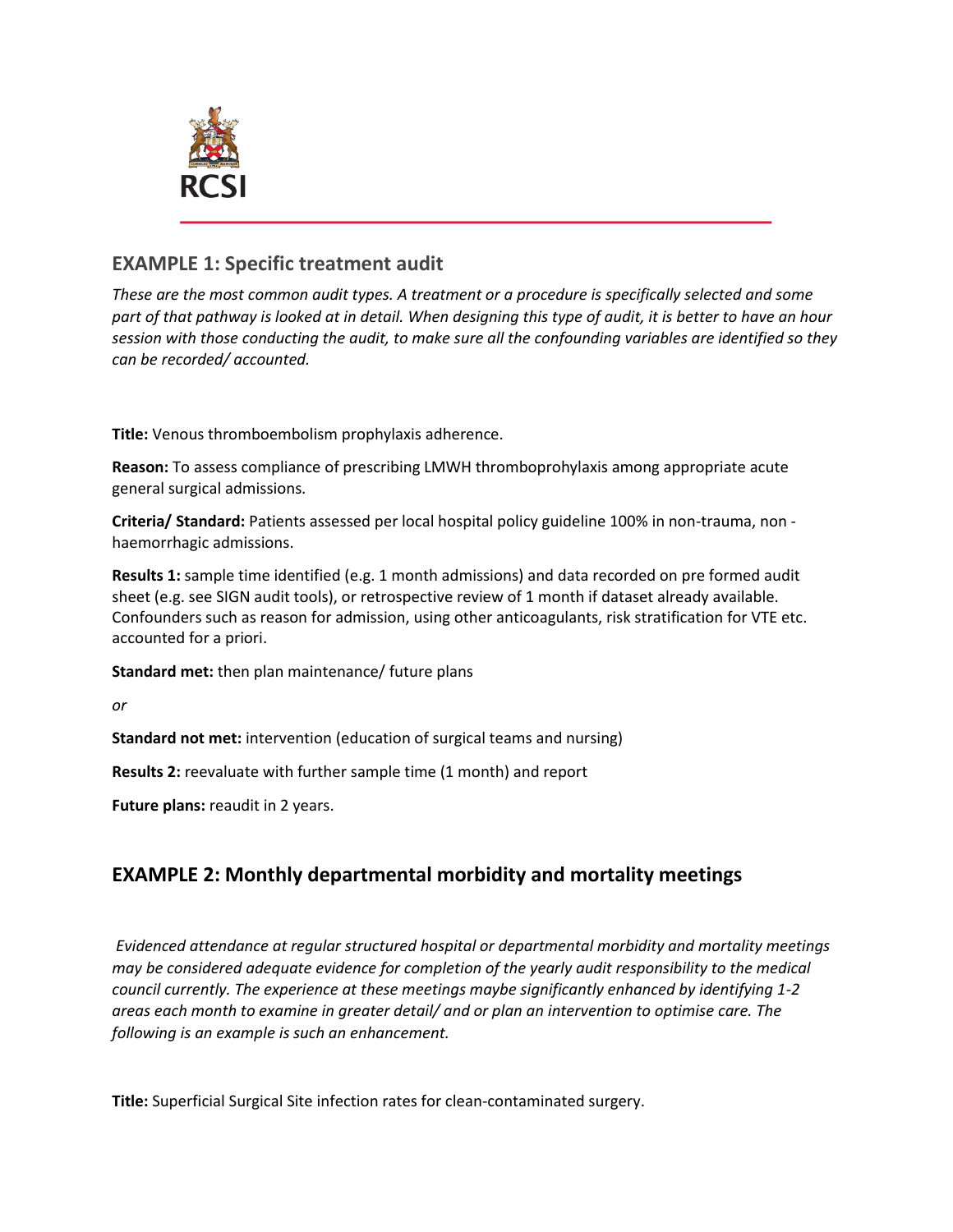

**Reason:** Perceived increase in SSSI rates among open appendicectomy cases

**Criteria/ Standard:** International standard of up to 15% rate

**Results 1:** sample time identified (e.g. over 3 months admissions) and data recorded on pre formed audit sheet, or retrospective review of 1 month if dataset already available. If rate unacceptable, the mining data for confounders.

**Standard met:** then plan maintenance/ future plans

*or*

**Standard not met:** intervention (prophylactic antibiotics, patient warming, tissue handling, move to more use of laparoscopic appendicectomy)

**Results 2:** reevaluate with further sample time (1 month) and report

**Future plans:** Plan to reaudit if monthly rates exceed 15%.

#### **EXAMPLE 3: PATIENT SATISIFACTION BASED AUDIT**

*There is a vogue for evaluation of your practice by 'stakeholders' including the most important stakeholder, the patient. There is an Irish tool in development but Canadian and UK based tools are searchable online. It maybe that you want to evaluate 1 part of your practice, e.g. your Outpatients. The questionnaire should be designed over time with specific headings in mind. Non directional questions used, ideally with a Likert (1-5, 1 is strongly agree, 5 is strongly disagree) type answers. The more simple and focused the tool the better to answer the specific question.*

#### **Title: PATIENT SATISFACTION REGARDING CONFIDENTIALITY AT SURGICAL OPD**.

**Reason:** Examine patients perception of whether their confidentiality is respected at a telemedicine surgical OPD

**Criteria/ Standard:** None known; can be compared with a conventional OPD sample.

**Results 1:** Prospective questionnaire given to a two week sample of patients after a telemedicine appointment over the internet. Questions developed around headers such as Confidentiality, Preservation of Dignity and overall satisfaction with their telemedicine appointment.

**Standard met:** defined by acceptability when compared to conventional OPD.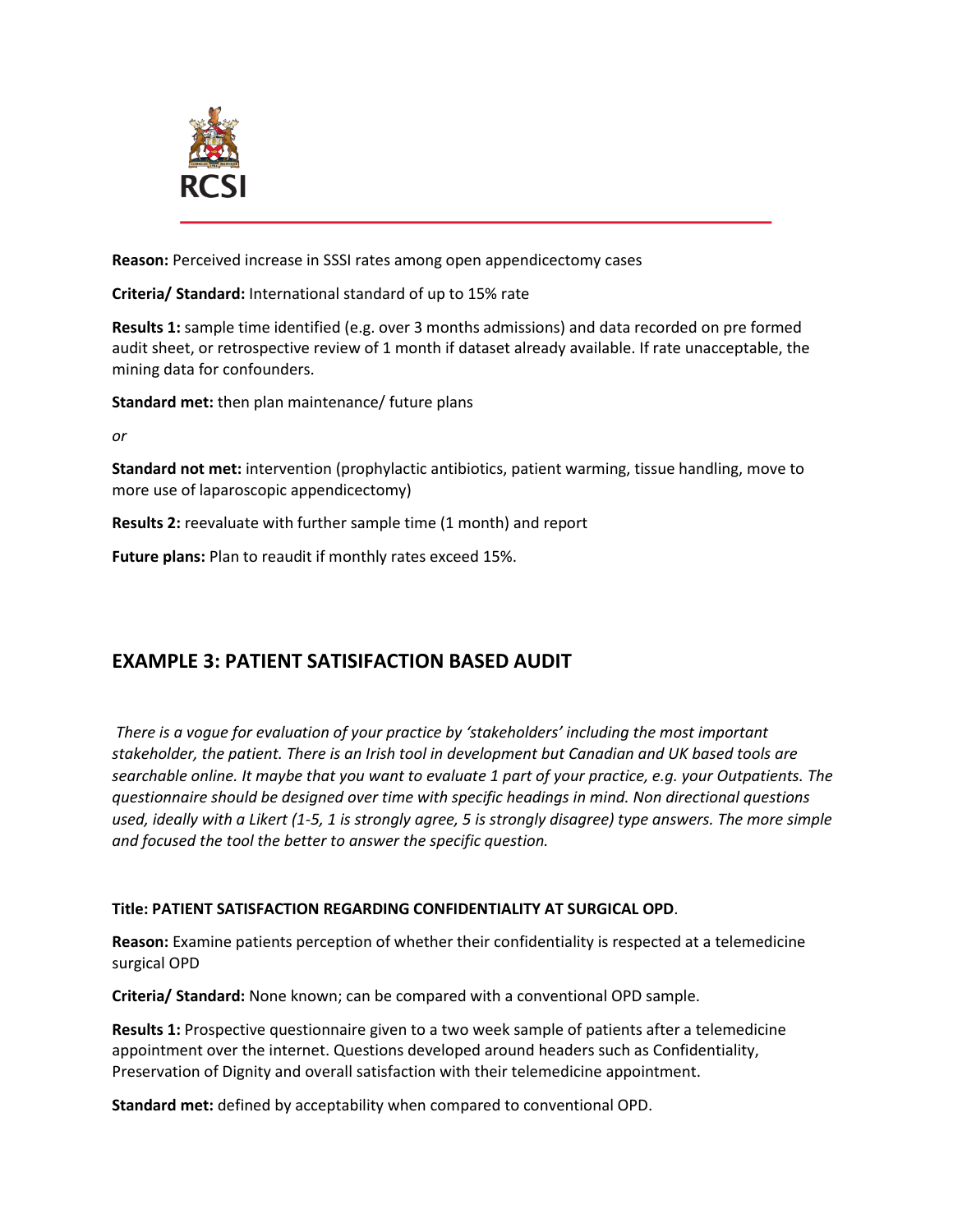

*or*

**Standard not met:** intervention (patient education re concern of doctor regarding confidentiality, safeguards etc.)

**Results 2:** reevaluate with further sample at an interval (e.g 1 month) and report

**Future plans:** reaudit as required

### **EXAMPLE 4: MEDICOLEGAL CASE AUDIT**

*If your practice involves medicolegal reporting/ being an expert witness, it is reasonable to undertake an audit of the process related indicators such as time to report generation, numbers of solicitor requests for additional reports/ clarification etc.*

**Title:** To evaluate efficiency of Medicolegal practice.

**Reason:** To assess response time to requests and adequacy of response.

**Criteria/ Standard:** Issuing report within 4 weeks of assessment (arbitrary standard).

**Results 1:** sample time identified (e.g. 3 month retrospective cases) and data recorded on pre formed audit sheet, with reasons for failing to issue report within the timeline (e.g. not enough data, awaiting diagnostics, unable to give prognosis, non payment etc)

**Standard met:** then plan maintenance/ future plans

*or*

**Standard not met:** intervention depending on common reasons

**Results 2:** reevaluate with further sample time (1 month) and report

**Future plans:** reaudit if delayed submissions are perceived to exceed 25%.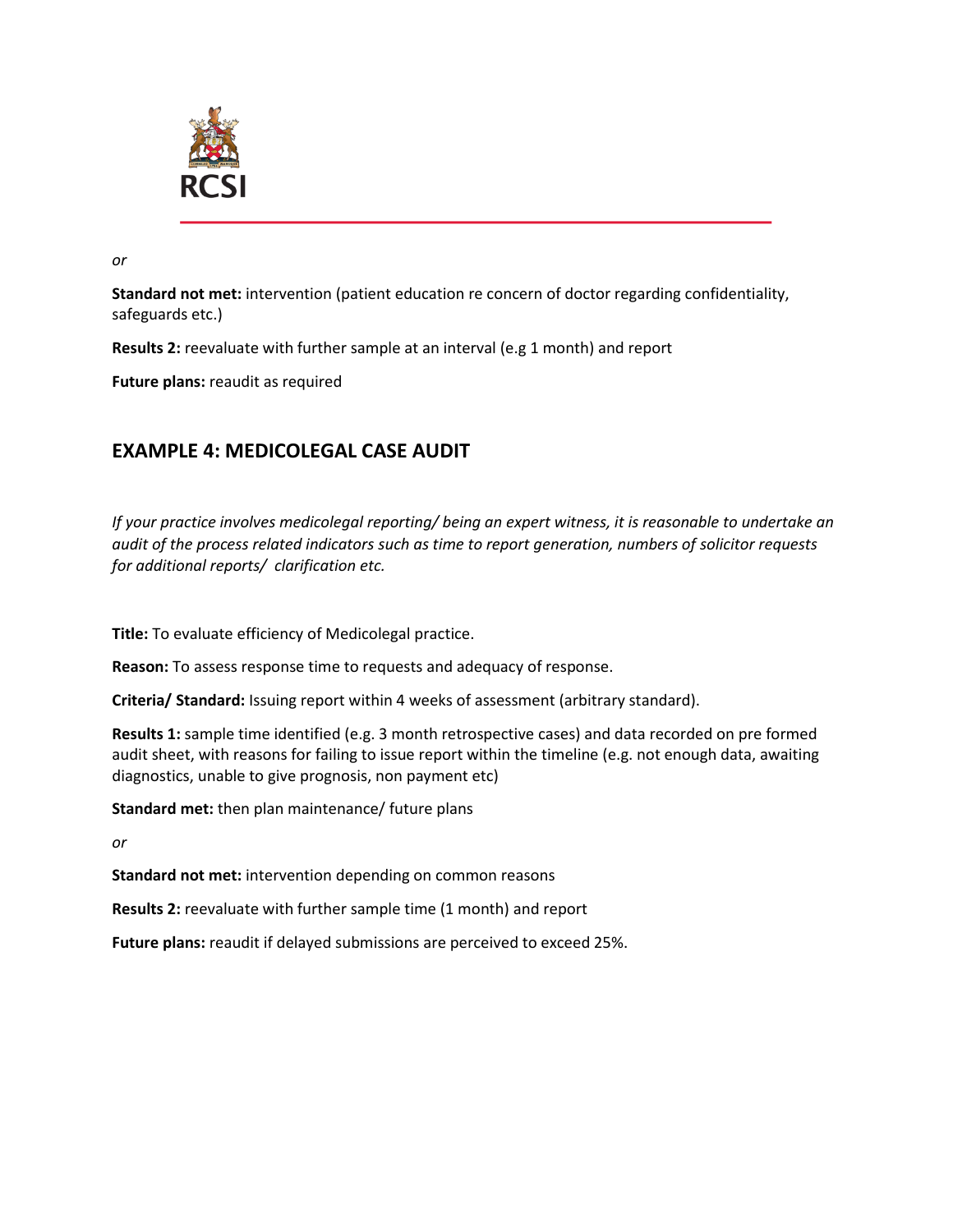

#### **EXAMPLE 5: TEACHING AUDIT**

*If your practice involves teaching, most university affiliated sites will have some form of teacher based performance assessment. This is where the learners provide feedback to the colleges regarding teachers performance. These are not always shared effectively with the teachers and it is reasonable to ask for data which you can then assemble an audit around. It is important that you ask specific questions relating to specific aspects of your teaching and not just how 'good' you are at teaching. It can be difficult to identify key aspects of your teaching practice to assess, but most universities will be able to give you help in identifying the specific tools you may need.*

**Title:** Evaluating teaching style of doctor.

**Reason:** To assess learner perception of content at small group tutorials.

**Criteria/ Standard:** Comparison with university standard or previous personal standard

**Results 1:** sample time identified (e.g. 1 term of tutorials) and questionnaires delivered (ideally not by teacher) to learners immediately after sessions

**Standard met:** Unless university has pre-developed standards, the first time you conduct this type of audit you will be developing your own baseline standard for future comparisons.

*or*

**Standard not met:** intervention (e.g. go on teaching the teachers course, add novel/ innovative teaching method, organise focus groups, invite independent review of teaching practice etc.)

**Results 2:** reevaluate with further sample time (1 month) and report

**Future plans:** plan to reaudit or investigate some other parameter in teaching practice